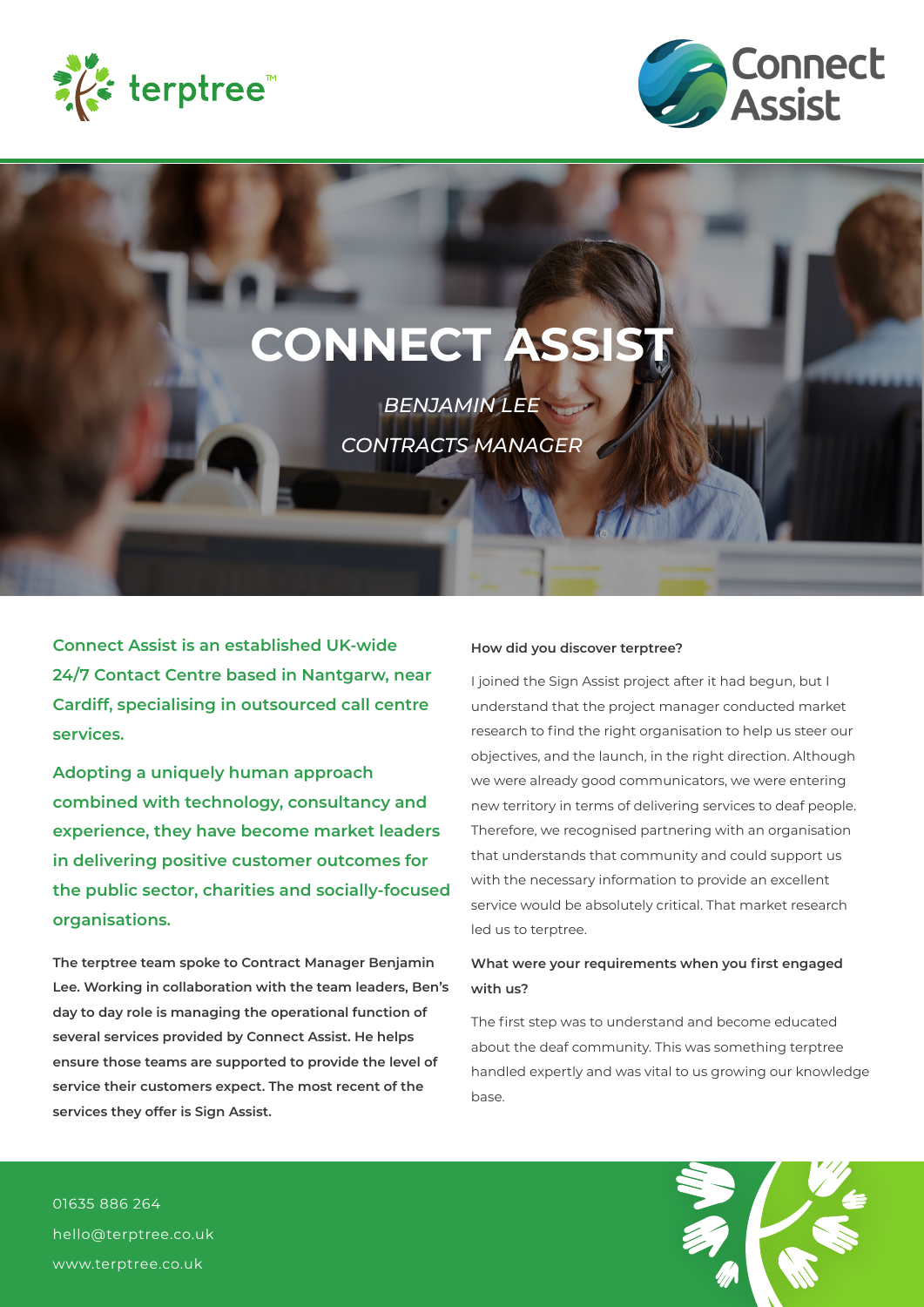

Another requirement was for terptree to help us identify how we could best integrate deaf people into our wider business. Once we had the scope for the Sign Assist service we wanted to run and how we wanted to run it, we appreciated that we were now introducing a new dynamic… deaf employees… to our contact centre. Having deaf members of staff working with us was a huge consideration, and we wanted to be adaptable and flexible to their needs. We knew it meant we would have to change our ways of operating, and it was a really key element of our requirements.

The overriding requirement, tying the previous two together, was finding a company that would form a solid partnership with Connect Assist. One that could provide vital communication support as we grew in this field. Again, because the area was so new to us, communication, particularly with BSL, was going to be absolutely critical. So finding that solid partnership as a platform was essential.

### **What function has terptree performed for your organisation?**

They have provided everything mentioned previously plus one more element – the fantastic interpreters they provide. Without that vital element, we wouldn't know where to start when sourcing professional and qualified BSL Interpreters.

To sum it up, terptree have provided training, knowledge, and partnership support. They have been such a huge asset in the growth of our Sign Assist service.

#### **What benefits has this brought?**

The first benefit is that, as an organisation, it helped us better understand the challenges deaf people can face. We always aim to help people as best we can and provide positive human interactions and didn't just want that to be exclusive to telephony platforms.; terptree has enabled us to offer the same within the deaf community.

#### **What was the biggest benefit?**

I mentioned earlier that communication is vital to our business. So the biggest benefit is that terptree has helped us bridge the gap between our deaf and hearing employees.

They have supported us with ideas to get our hearing staff engaged with our deaf staff and suggested different ways to help manage some of the challenges. For instance, by giving us scenario examples like, "Should you encounter Example A, you can take this action or use this particular method. It has been hugely beneficial for everyone.

#### **What is the ongoing role?**

Off the back of the successful implementation of our Sign Assist service, they are 100% the right choice to move forward with us. We like what they are all about, and they still have a very important ongoing role with us, especially when providing BSL Interpreters for our team members.

## **What is your advice to others who might be considering engaging with terptree?**

If you are looking to work with the deaf community for the first time, I advise growing your knowledge of the subject. terptree can help you with that. They help you understand how important identity is to the deaf community. Without that prior knowledge, we would not have been able to make the strides we have as an organisation.

01635 886 264 hello@terptree.co.uk www.terptree.co.uk